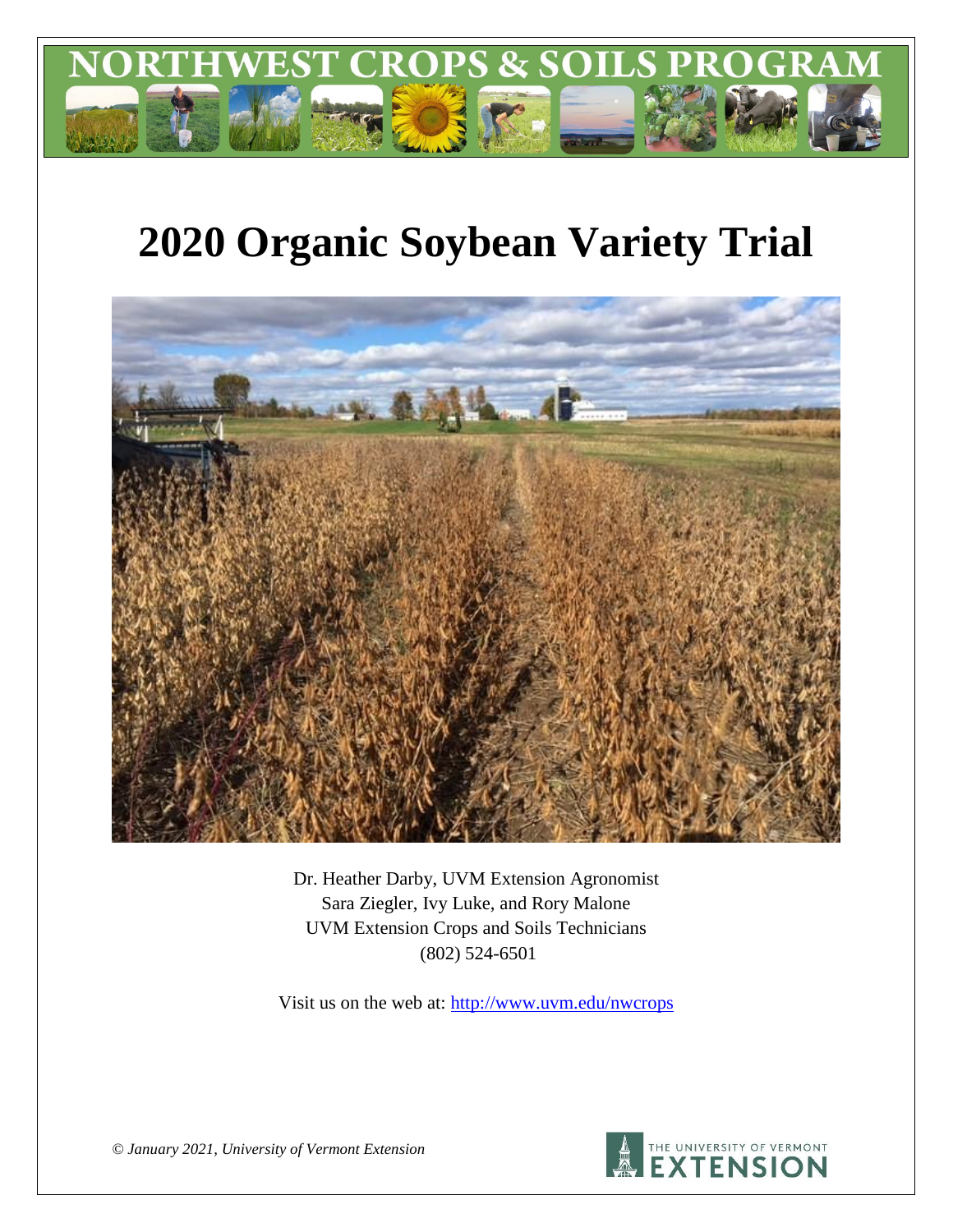### **2020 ORGANIC SOYBEAN VARIETY TRIAL Dr. Heather Darby, University of Vermont Extension [heather.darby\[at\]uvm.edu](mailto:heather.darby@uvm.edu?subject=2012%20Short%20Season%20Corn%20Report)**

In 2020, the University of Vermont Extension Northwest Crops and Soils Program evaluated yield and quality of short season organic soybean varieties at Borderview Research Farm in Alburgh, VT. Soybeans can be grown for human consumption, animal feed, and biodiesel. As farmers look to reduce feed costs or diversify markets, soybean acreage across Vermont is increasing. Local research is needed to identify varieties that are best adapted to this region. In an effort to support and expand the local soybean market throughout the northeast, the University of Vermont Extension Northwest Crop and Soils (NWCS) Program established a trial in 2020 to evaluate yield and quality of short season organic soybean varieties.

## **MATERIALS AND METHODS**

Eight soybean varieties submitted by two participating seed companies (Table 1) were evaluated from maturity groups 0.6 to 1.8 Maturity group for the varieties are listed in Table 2.

| Tuole 11 I al acipathig companies and contact mior mation. |                                |  |  |  |  |  |
|------------------------------------------------------------|--------------------------------|--|--|--|--|--|
| <b>Albert Lea Seed</b>                                     | <b>Blue River Organic Seed</b> |  |  |  |  |  |
| 1414 W. Main                                               | 2326 230 <sup>th</sup> Street  |  |  |  |  |  |
| Albert Lea, MN 56007                                       | Ames, IA 50014                 |  |  |  |  |  |
| 800-352-5247                                               | 515-239-5925                   |  |  |  |  |  |

**Table 1. Participating companies and contact information.**

#### **Table 2. Soybean varieties evaluated in Alburgh, VT, 2020.**

| Company/Brand                  | <b>Variety</b> | <b>Maturity</b> |
|--------------------------------|----------------|-----------------|
| Albert Lea Seed/Viking         | O.0654AT       | 0.6             |
| <b>Blue River Organic Seed</b> | 07DC8          | 0.7             |
| Albert Lea Seed/Viking         | O.MN0810       | 0.8             |
| <b>Blue River Organic Seed</b> | 12A2           | 1.2             |
| Albert Lea Seed/Viking         | O.1202N        | 1.2             |
| Albert Lea Seed/Viking         | O.1518N        | 1.5             |
| Albert Lea Seed/Viking         | O.1700         | 1.7             |
| <b>Blue River Organic Seed</b> | 18C7           | 1.8             |

The soil type at the Alburgh location was Covington silty clay loam (Table 3). The seedbed was prepared using a moldboard plow and then disked prior to seeding. The previous crop was winter rye. Plots were planted on 21-May with a 4-row cone planter with John Deere row units fitted with Almaco seed distribution cones (Nevada, IA). Plots were 20' long and consisted of four rows spaced at 30 inches. The seeding rate was 185,000 seeds ac<sup>-1</sup>. The plot design was a randomized complete block with four replications. The treatments were eight varieties that ranged in maturity group from 0.6 to 1.8.

Plots were monitored for pest and disease pressure throughout the season. On 17-Sep, plots were assessed for severity of infection from Downy mildew (*Peronospora manshurica),* Septoria brown spot (*Septoria glycines*), Frogeye leaf spot (*Cercospora sojina)*, Sclerotinia white mold (*Sclerotinia sclerotiorum*) and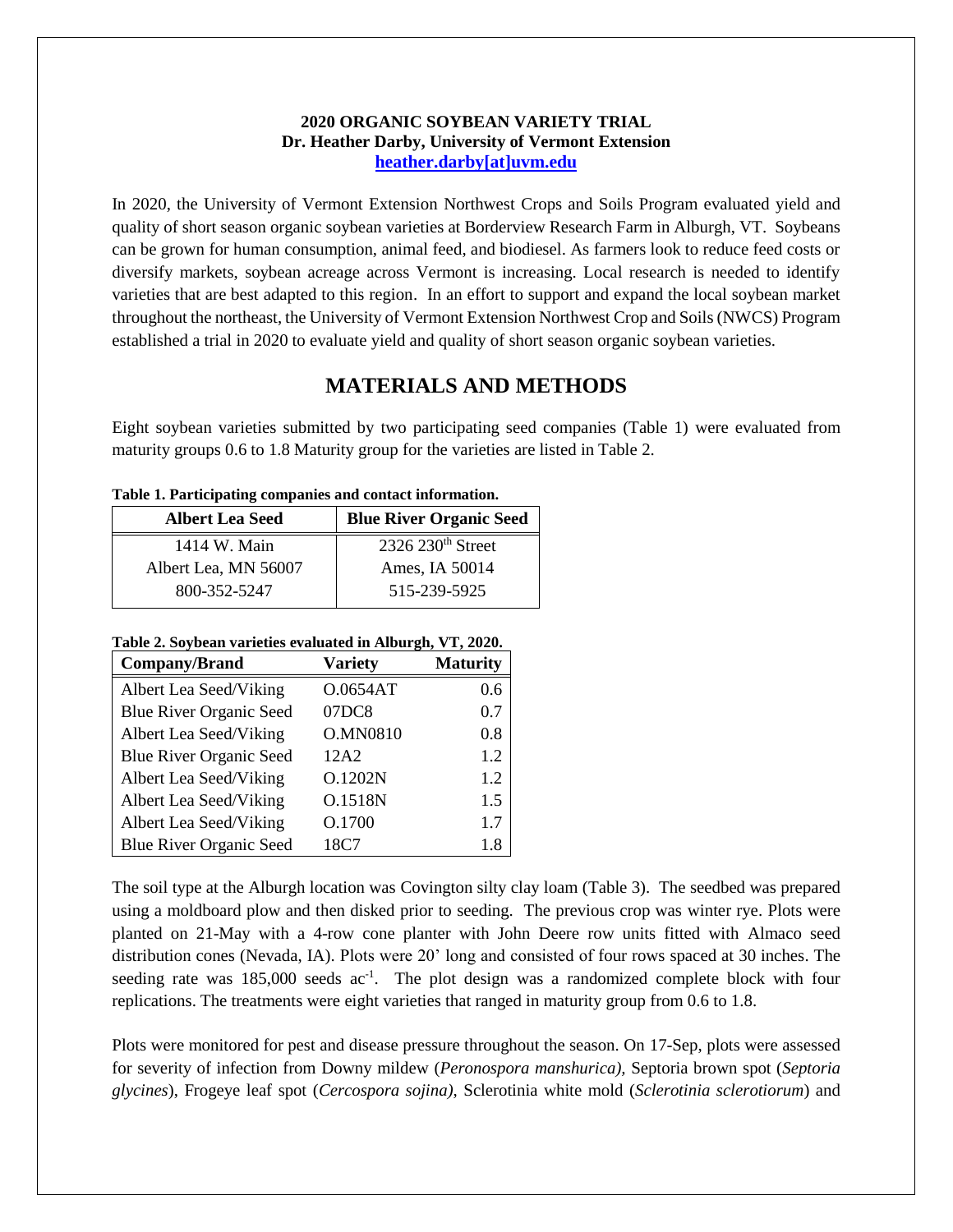defoliation due to chewing insects. Assessments were made by inspecting each plot and assigning a rating (0-5) where 0 equated to damage/infection not present and 5 equated to infection or damage present on 100% of leaf area (Image 1). On 14-Oct, the soybeans were harvested using an Almaco SPC50 small plot combine. Seed was cleaned with a small Clipper M2B cleaner (A.T. Ferrell, Bluffton, IN). They were then weighed for plot yield and tested for harvest moisture and test weight using a DICKEY-John Mini-GAC Plus moisture and test weight meter. Soybean oil was extruded on 16-Dec using an AgOil M70 oil press and the oil captured and measured to determine oil content and oil yield.

|                      | <b>Borderview Research Farm</b> |
|----------------------|---------------------------------|
|                      | Alburgh, VT                     |
| Soil types           | Covington silty clay loam       |
| Previous crop        | Winter rye                      |
| Tillage operations   | Moldboard plow and disc         |
| Plot size (feet)     | $10 \times 20$                  |
| Row spacing (inches) | 30                              |
| Replicates           | 4                               |
| Planting date        | $21$ -May                       |
| Harvest date         | $14$ -Oct                       |

|  |  |  | Table 3. Soybean trial details for Alburgh, VT, 2020. |  |
|--|--|--|-------------------------------------------------------|--|
|  |  |  |                                                       |  |



**Image 1.** Foliar disease infection scale increasing from 1 (left) to 4 (right). Rating of 5 not observed.

Yield data and stand characteristics were analyzed using mixed model analysis using the mixed procedure of SAS (SAS Institute, 1999). Replications within trials were treated as random effects, and hybrids were

treated as fixed. Hybrid mean comparisons were made using the Least Significant Difference (LSD) procedure when the F-test was considered significant ( $p<0.10$ ). Variations in yield and quality can occur because of variations in genetics, soil, weather, and other growing conditions. Statistical analysis makes it possible to determine whether a difference among hybrids is real or whether it might have occurred due to other variations in the field. At the bottom of each table a LSD

| <b>Hybrid</b> | Yield  |
|---------------|--------|
| A             | 6.0    |
| B             | $7.5*$ |
| C             | $9.0*$ |
| <b>LSD</b>    | 20     |

value is presented for each variable (i.e. yield). Least Significant Differences (LSDs) at the 0.10 level of significance are shown. Where the difference between two hybrids within a column is equal to or greater than the LSD value at the bottom of the column, you can be sure that for 9 out of 10 times, there is a real difference between the two hybrids. In this example, hybrid C is significantly different from hybrid A but not from hybrid B. The difference between C and B is equal to 1.5, which is less than the LSD value of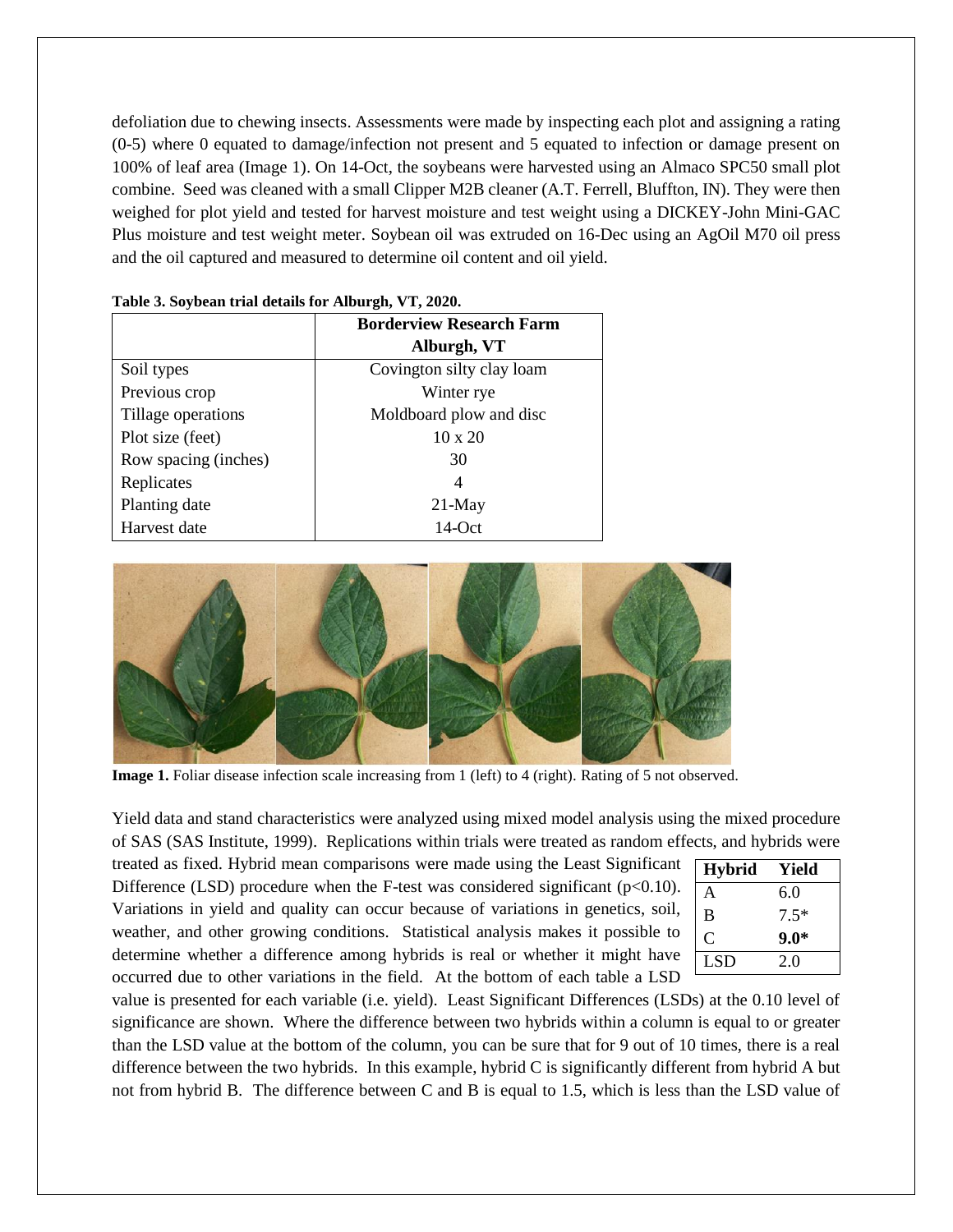2.0. This means that these hybrids did not differ in yield. The difference between C and A is equal to 3.0, which is greater than the LSD value of 2.0. This means that the yields of these hybrids were significantly different from one another.

## **RESULTS**

Weather data was recorded with a Davis Instrument Vantage Pro2 weather station, equipped with a WeatherLink data logger at Borderview Research Farm in Alburgh, VT (Table 4). The season began with cooler than normal temperatures, but temperatures quickly increased and remained above normal for much of the season. Rainfall was below normal for much of the season with the region designated as D0 or abnormally dry throughout the season (Drought.gov). Much of the rain that fell throughout the season came in short duration storms. For example, in August there were only 6 rain events that accumulated at least 0.1". Of these, 2 events totaled 1.53" and 2.98", contributing 67% of the month's entire accumulation. Furthermore, temperatures remained above normal for much of the mid-summer. In July, 75% of the month saw temperatures climb above 80° F with some days reaching above 90° F. These temperatures contributed to above normal Growing Degree Day (GDD) accumulations of 2611, 134 above the 30-year normal.

| $\bullet$ , , ,<br>Alburgh, VT            | <b>May</b> | June    | <b>July</b> | <b>August</b> | <b>September</b> | October |
|-------------------------------------------|------------|---------|-------------|---------------|------------------|---------|
| Average temperature $({}^{\circ}F)$       | 56.1       | 66.9    | 74.8        | 68.8          | 59.2             | 48.3    |
| Departure from normal                     | $-0.44$    | 1.08    | 4.17        | 0.01          | $-1.33$          | 0.19    |
|                                           |            |         |             |               |                  |         |
| Precipitation (inches)                    | 2.35       | 1.86    | 3.94        | 6.77          | 2.75             | 3.56    |
| Departure from normal                     | $-1.04$    | $-1.77$ | $-0.28$     | 2.86          | $-0.91$          | 0.00    |
|                                           |            |         |             |               |                  |         |
| Growing Degree Days (base $50^{\circ}$ F) | 298        | 516     | 751         | 584           | 336              | 126     |
| Departure from normal                     | 6          | 35      | 121         | $\mathcal{D}$ | $-24$            | -6      |

**Table 4. Weather data for Alburgh, VT, 2020.**

Based on weather data from a Davis Instruments Vantage Pro2 with WeatherLink data logger. Historical averages are for 30 years of NOAA data (1981-2010) from Burlington, VT.

Soybeans were harvested on 14-Oct. Harvest results are shown in Table 5. Despite the extremely dry and warm season, the soybeans yielded quite well achieving an average of  $3350$  lbs ac<sup>-1</sup> or  $55.8$  bu ac<sup>-1</sup>. These yields are similar to both the organic and conventional trials conducted at the site in 2019. The onset of somewhat wetter and cooler weather towards the end of the season may have delayed maturity and contributed to the higher harvest moistures. One variety, O.1202N, had a lower harvest moisture than all other varieties. However, this variety only reached 15.1%, which still required additional drying to reach a safe storage moisture. Test weights ranged from 54.0 to 56.6 lbs bu<sup>-1</sup> and did not vary statistically across varieties. All test weights were slightly below the industry standard of 60 lbs bu<sup>-1</sup>. The dry conditions, especially surrounding the time of seed fill, likely contributed to the lower test weights. Overall, yields ranged from 2609 to 3777 lbs  $ac^{-1}$  or 43.5 to 63.0 bu<sup>-1</sup>. The top yielding variety was 07DC8, which performed statistically similarly to four other varieties. Interestingly, this variety 07DC8, with one of the lowest relative maturities in the trial, performed as well as the longer season varieties with relative maturities close to 2.0. Similarly, the lowest yielding variety in the trial, O.0654AT is also a shorter season variety with a similar relative maturity to the top performer. Oil content did not differ statistically across varieties and averaged 10.6%. However, significant differences in oil yield were observed between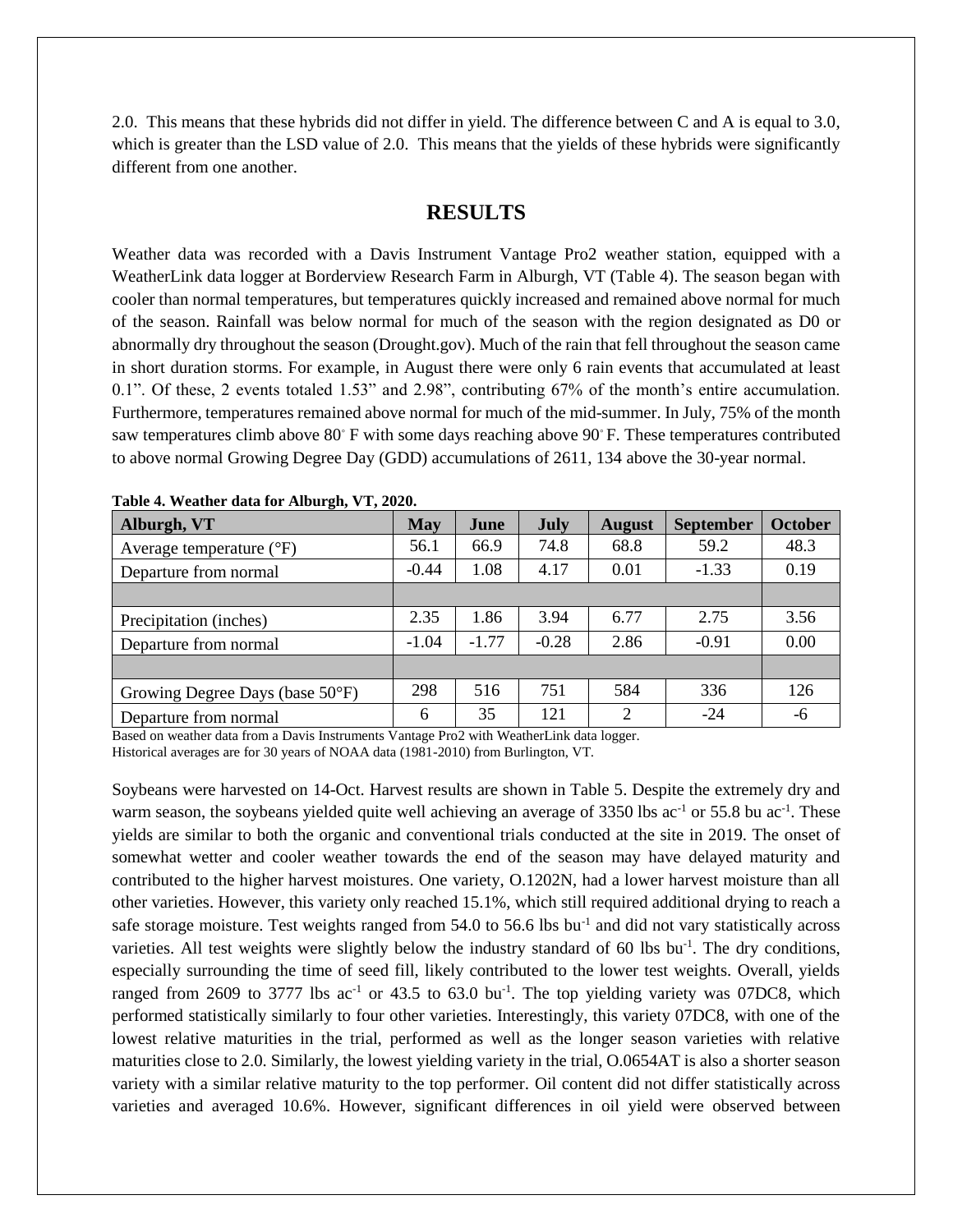varieties. Oil yield ranged from 224 to 474 lbs  $ac^{-1}$  which equates to approximately 29.4 to 62.1 gal  $ac^{-1}$ . The top oil yielding varieties produced approximately twice as much as the lowest yielding varieties. Comparisons between each variety for seed and oil yield can be seen in Figure 1 as varieties that share a letter yielded statistically similarly. These data highlight the importance of local variety evaluation and varietal selection on farms to maximize productivity.

| Company                       | <b>Variety</b>  | <b>Maturity</b><br>group | <b>Harvest</b><br>moisture | <b>Test</b><br>weight  | Yield $@13\%$<br>moisture |              | Oil<br>content | Oil yield              |                      |
|-------------------------------|-----------------|--------------------------|----------------------------|------------------------|---------------------------|--------------|----------------|------------------------|----------------------|
|                               |                 |                          | $\%$                       | $lbs$ bu <sup>-1</sup> | $lbs$ ac <sup>-1</sup>    | bu $ac^{-1}$ | $\%$           | $lbs$ ac <sup>-1</sup> | $\text{gal ac}^{-1}$ |
| Albert Lea/Viking             | O.0654AT        | 0.6                      | 16.1                       | 56.6                   | 2609                      | 43.5         | 9.10           | 224                    | 29.4                 |
| <b>Blue River Hybrids</b>     | 07DC8           | 0.7                      | 16.1                       | 54.8                   | 3777                      | 63.0         | 10.6           | 401*                   | $52.5*$              |
| Albert Lea/Viking             | <b>O.MN0810</b> | 0.8                      | 16.4                       | 54.9                   | 3069                      | 51.1         | 9.90           | 315                    | 41.2                 |
| <b>Blue River Hybrids</b>     | 12A2            | 1.2                      | 16.3                       | 55.1                   | 3134                      | 52.2         | 15.1           | 468*                   | $61.3*$              |
| Albert Lea/Viking             | O.1202N         | 1.2                      | 15.1                       | 55.1                   | 3519*                     | 58.7*        | 8.80           | 307                    | 40.2                 |
| Albert Lea/Viking             | O.1518N         | 1.5                      | 16.1                       | 54.0                   | 3369*                     | $56.2*$      | 7.10           | 231                    | 30.3                 |
| Albert Lea/Viking             | O.1700          | 1.7                      | 16.1                       | 54.5                   | 3608*                     | $60.1*$      | 11.5           | 422*                   | $55.2*$              |
| <b>Blue River Hybrids</b>     | 18C7            | 1.8                      | 16.3                       | 56.2                   | 3714*                     | $61.9*$      | 12.8           | 474                    | 62.1                 |
| LSD ( $p = 0.10$ )            |                 |                          | 0.608                      | <b>NS</b>              | 494                       | 8.24         | <b>NS</b>      | 158                    | 20.7                 |
| <b>Trial Mean</b><br>$\cdots$ | $\cdots$        |                          | 16.1                       | 55.1                   | 3350                      | 55.8         | 10.6           | 355                    | 46.5                 |

#### **Table 5. Harvest characteristics of soybean varieties – Alburgh, VT, 2020.**

Varieties with an asterisk\* performed statistically similarly to the top performer in **bold.** NS- Not statistically significant.



**Figure 1. Yield of eight organic soybean varieties.**

Varieties that share a letter performed statistically similarly to one another.

The trial mean seed yield is indicated by the line.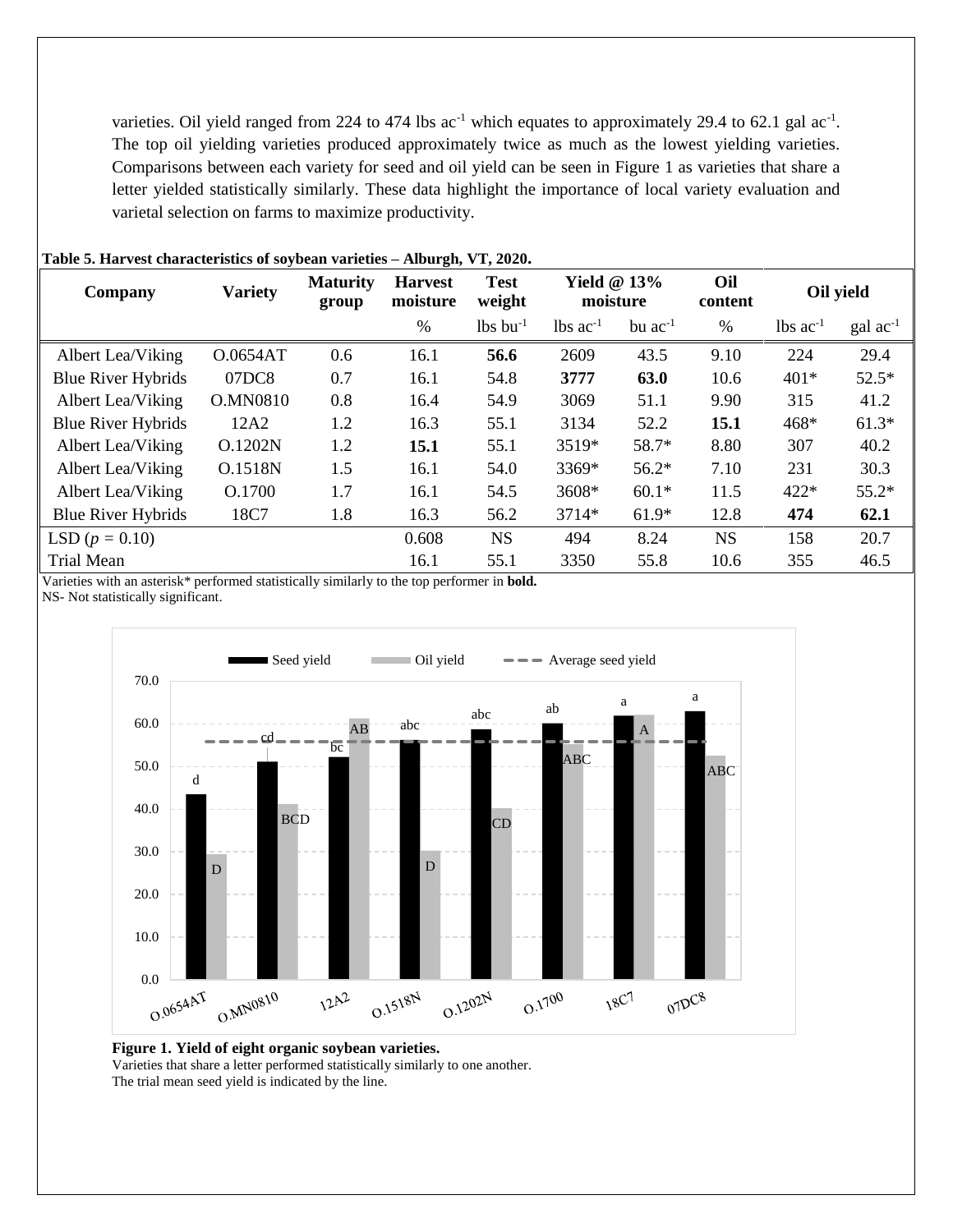Hot dry weather also contributed to very little disease or insect pressure observed throughout the season (Table 6). The two varieties without data had significant leaf discoloration or loss at the time the assessment was conducted and therefore these data were not collected. The only disease that was observed and varied across varieties was downy mildew, which was present in all varieties evaluated. The lowest incidence of downy mildew occurred in the variety O.1700, which averaged 1.25 on the 0-5 scale. This was statistically similar to three other varieties. The variety 12A2 had significantly higher downy mildew incidence averaging 3.75 on the 0-5 scale. Very few cases of Frogeye leafspot and Sclerotinia white mold were seen in the entire trial and thus these data are not presented here. All plots had similar leaf defoliation ratings due to damage caused by chewing insects such as Japanese beetles. These incidences of pest damage and disease did not appear to significantly impact soybean performance.

| Company                        | <b>Variety</b>  | <b>Relative</b><br>maturity | Downy<br>mildew | <b>Brown</b><br>spot     | Leaf<br>defoliation |
|--------------------------------|-----------------|-----------------------------|-----------------|--------------------------|---------------------|
|                                |                 |                             |                 | $0-5$ scale <sup>†</sup> |                     |
| Albert Lea Seed/Viking         | O.0654AT        | 0.6                         | N/A             | N/A                      | N/A                 |
| <b>Blue River Organic Seed</b> | 07DC8           | 0.7                         | $2.00*$         |                          | $\overline{2}$      |
| Albert Lea Seed/Viking         | <b>O.MN0810</b> | 0.8                         | N/A             | N/A                      | N/A                 |
| Blue River Organic Seed        | 12A2            | 1.2                         | 3.75            | 1                        | 2                   |
| Albert Lea Seed/Viking         | O.1202N         | 1.2                         | $1.75*$         |                          | 2                   |
| Albert Lea Seed/Viking         | O.1518N         | 1.5                         | $1.50*$         | 1                        | $\overline{2}$      |
| Albert Lea Seed/Viking         | O.1700          | 1.7                         | 1.25            |                          | $\overline{2}$      |
| Blue River Organic Seed        | 18C7            | 1.8                         | 3.00            |                          | 2                   |
| LSD $(p = 0.10)$               |                 |                             | 1.08            | <b>NS</b>                | <b>NS</b>           |
| <b>Trial Mean</b>              |                 |                             | 2.21            |                          | 0.042               |

**Table 6. Insect and disease pressure of soybean varieties – Alburgh, VT, 2020.**

 $\uparrow$ 0 to 5 scale; 0 = no infection and 5 = 100% of leaf area infected.

Varieties with an asterisk\* performed statistically similarly to the top performer in **bold**.

N/A- data not collected for the variety.

NS- Not statistically significant.

## **DISCUSSION**

Overall, organic soybean yields were very good for the region despite the unusually hot and dry weather. Although test weights were all below the industry standard of 60 lbs bu<sup>-1</sup>, yields were comparable to both the organic and conventional soybean yields in our 2019 evaluations. Low-test weight may have been a result of dry conditions. Varieties with a range of relative maturities in both groups 0 and 1 yielded statistically similar to the top performing variety. These data highlight the importance of local varietal evaluations and the impact varietal selection on farms can have on feed or product availability and economics. Furthermore, these data demonstrate that soybeans can be a viable crop in our northern region under organic management. It is important to remember that these data only represent one year from one location. Additional data should be considered prior to making management decisions.